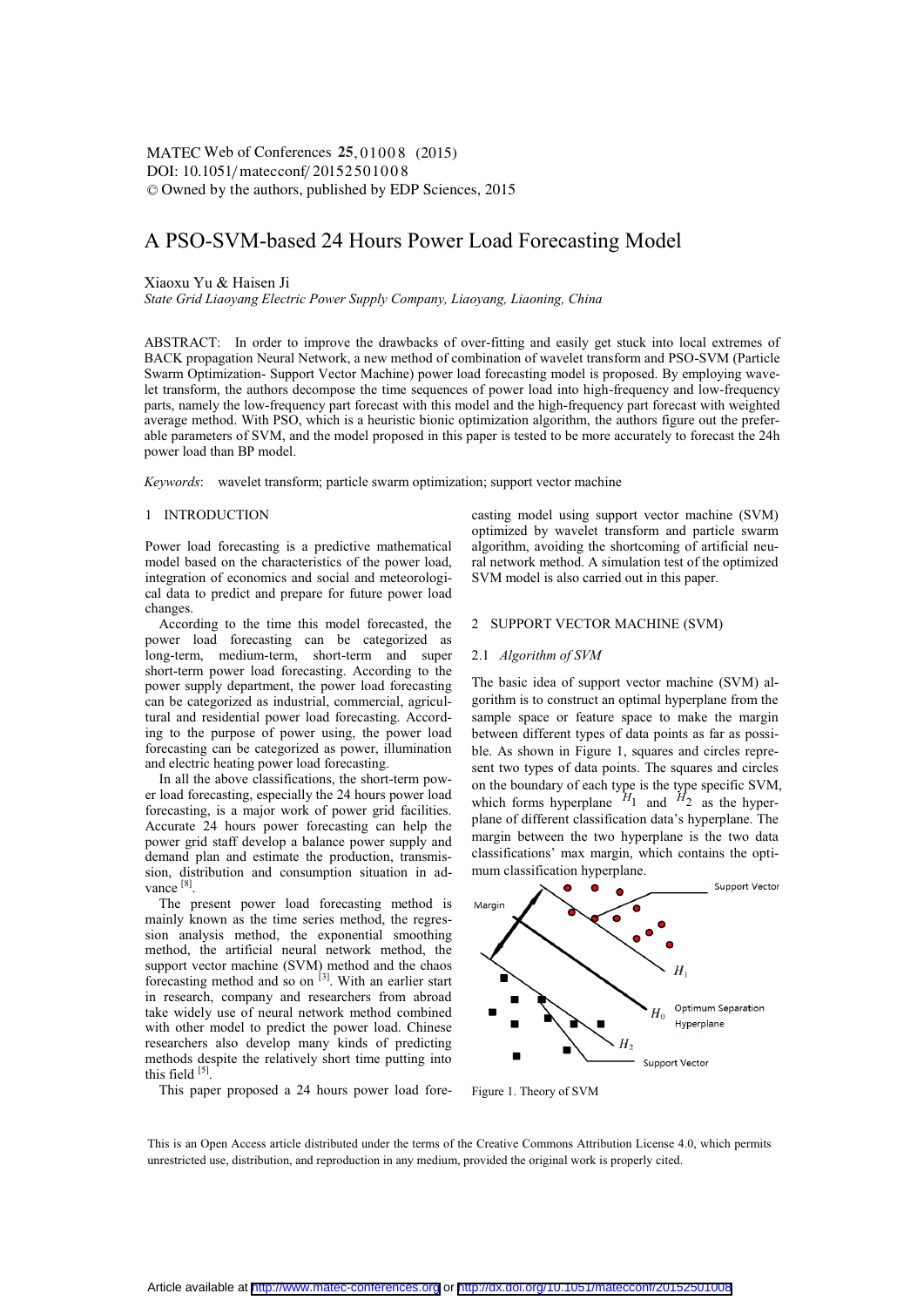If the sample set  $S = \{ (x_i, y_i) \in R^n \times \{ \pm 1\}, i = 1, \dots, m \}$ , x is the input sample, and y is the output sample. One type of data is represented as  $x \in A$ ,  $y = 1$ , and the other is represented as  $x \in B$ ,  $y = -1$ . The Algorithm's goal is to use training data to estimate a classfier, which is the function  $f: R^n \to \{\pm 1\}$ . If the training data is linear and integrable, then the linear boundary of this training data is  $(w, x) \in R^n \times R$  $w^{T} x + b = 0$ ,  $w^{T} x + b \ge 1$  *( x E A)* and  $w^T x + b \le -1$  ( $x \in B$ ), which can be shown as  $y_i[(w^T \bullet x_i) + b - 1] \ge 0$ ; the decision function is  $f_{w,b}(x) = sign(w^T x + b)$ , *w* is the weighed vector, and b is deviation. Finally, this question can be transformed into solving the quadratic linear optimization equation:

$$
\begin{cases}\n\min \frac{\|w\|^2}{2},\\ \nst.y_i[(w^T \bullet x_i) + b - 1] \ge 0, i = 1, \cdots, m.\n\end{cases}
$$



Figure 2. Structure of SVM

### 2.2 *Kernel function of SVM*

The system structure of SVM can be shown in Figure 2.

In Figure 2, K is the kernel function. With proper kernel function, a non-linear problem can be transformed into a high-dimension linear problem, which can use the method in chapter 2.1 to get the optimum classification plane.

Two types of kernel function have been frequently used [9]:

Polynomial function:

$$
K(x_i, x_j) = [(x_i \bullet x_j) + 1]^q, q \in N^*
$$

Gauss Radial Basis Function:

$$
K(x_i, x_j) = \exp(-\gamma \|x_i - x_j\|^2), \gamma > 0
$$

The polynomial function has been widely used. However, when dealing with high dimensional problem and compared with the Gauss radial basis function, the calculating progress can be tedious. Therefore, this paper uses Gauss radial basis function [10].

### 3 INPUT DATA OPTIMIZATION WITH WAVE-LET TRANSFORM

# 3.1 *Wavelet transform theory*

Power load time series can be divided into high frequency and low frequency series. The prediction of low frequency series data can be done with SVM; the prediction of high frequency series data can be done with strong randomness; the weighted average method will be applied <sup>[6]</sup>. The combination and reconstruction of high and low frequency predict data will reduce the overall randomness of power load prediction. Therefore, the power load time series data must be firstly degenerated with wavelet transform.

# 3.2 *Wavelet function*

Communication signals have a strong non-linear characteristic. For one mother wavelet  $\phi(t)$  and in order to analyze its characteristic at one fixed time, we need to scale, translate and integrate the mother wavelet.

Assume that  $\phi(t)$  is a square integral function. If the Fourier transform of  $\dot{\phi}(t)$  meets the follow condition:

$$
C_{\psi} = \int_{R} \frac{\left|\stackrel{\backslash}{\phi}(w)\right|^{2}}{|w|} dw < \infty
$$

Then,  $\phi(t)$  is called as the basic wavelet or the mother wavelet function. With scaling and translating, the wavelet function is equal to:

$$
\phi_{a,b}(t) = a^{-\frac{1}{2}} \phi(\frac{t-b}{a}) a, b \in R; a \neq 0
$$

 $\phi_{a,b}(t)$  is wavelet function, *a* and *b* is the scaling and translation factor. When *a* is increased, the wavelet function's waveform is widened but the general form is remained; when *a* is decreased, the wavelet function's waveform is narrowed but the general form is remained. So we say the frequency increases. The reciprocal of the scaling factor 1/a corresponds to frequency to a certain context, and the translation factor usually corresponds to the time factor.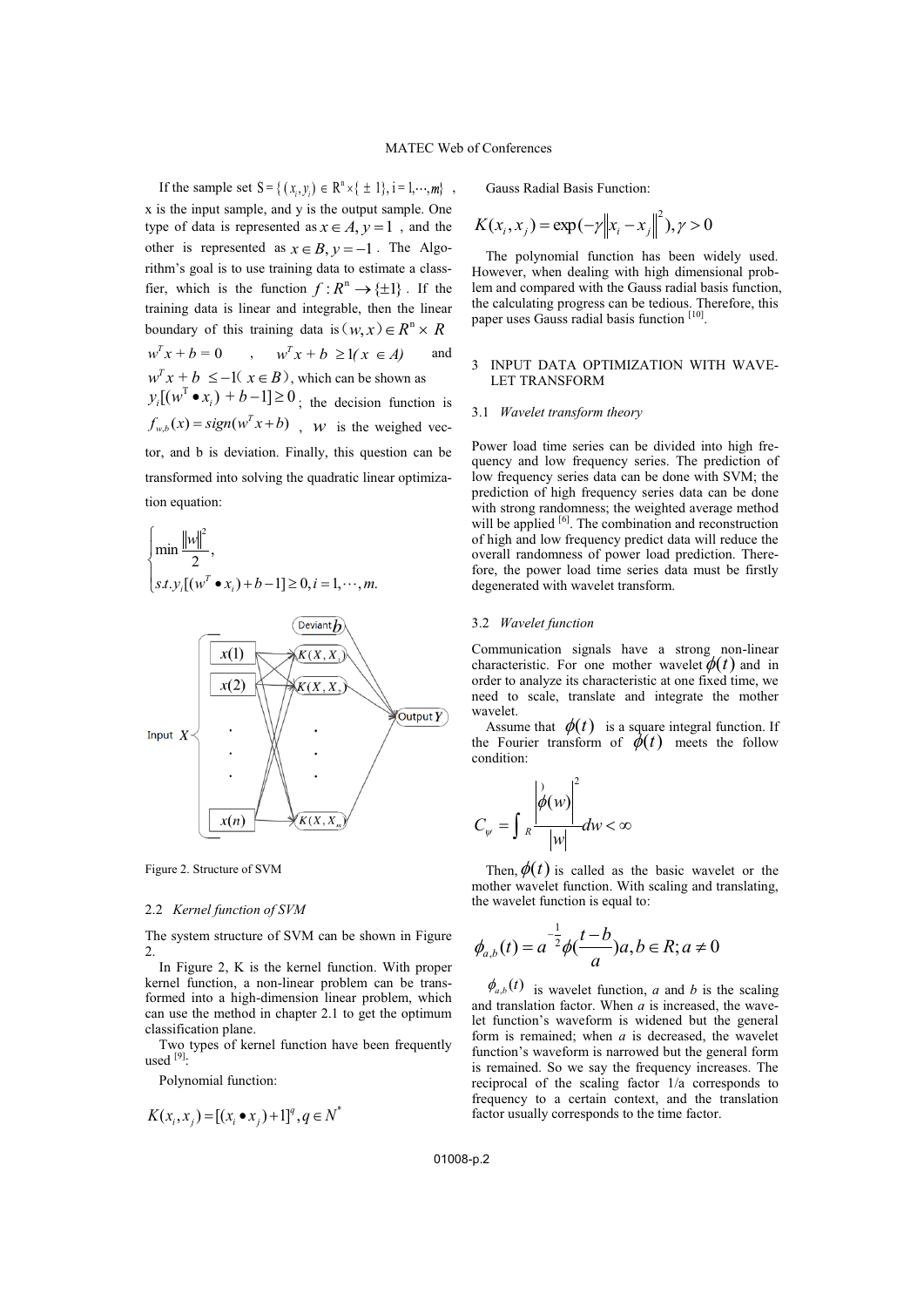# 3.3 *Mallat algorithm of wavelet transform*

Assuming that the scale function  $\phi(t)$  corresponds to wavelet function  $\psi(t)$ , then:

$$
\begin{cases}\n\phi(t) = \sum_{n} h(n)\phi(2t - n) \\
\psi(t) = \sum_{n} g(n)\phi(2t - n)\n\end{cases}
$$

Orthogonal projection  $f(t)$  to space  $V_j$ ,  $W_j$ gets approximation signal  $H_j f$  and detailed signal  $D_i f$  under the resolution of  $2^j$ :

$$
H_j f = \left\langle f(t), \phi_{j,k}(t) \right\rangle = 2^{-\frac{j}{2}} \int_R f(t) \phi(2^{-j}t - k) dt
$$
  

$$
D_j f = \left\langle f(t), \phi_{j,k}(t) \right\rangle = 2^{-\frac{j}{2}} \int_R f(t) \psi(2^{-j}t - k) dt
$$

Then  $H_j f$  can be decomposed to be the sum of approximation signal  $H_{j+1}f$  under resolution  $2^{j+1}$ , and the detailed signal  $D_{j+1}f$  between resolutions  $2^{j+1}$  and  $2^j$  is:

$$
\begin{cases} H_{j+1}f = \sum_{k} h(k-2n)H_{j}f \\ D_{j+1}f = \sum_{k} g(k-2n)D_{j}f \end{cases}
$$

So under different resolutions, original signals can be decomposed into approximation signals and detailed signals. If  $f(t) = H_0 f$  represents the original signals, the number of iterations is  $J(1 \le i \le J)$ , and  $H_0 f$  can be decomposed as:

$$
f(t) = H_0 f = H_J f + \sum_{j=1}^{J} D_j f
$$

Meanwhile,  $H_{j+1}f$  and  $D_{j+1}f$  can reconstruct signal  $H_j f$  as:

$$
H_j f = \sum_k h(n-2k) H_{j+1} f + \sum_k g(n-2k) D_{j+1} f
$$

The Mallat algorithm of signal decomposition process can be shown in Figure 3.

The reverse process of decomposing is a reconstruction process, which is shown in Figure 4.

Based on the method described above, the input signals of support vector machine (SVM) can be decomposed into high and low frequency signals, among which the low frequency signals are always to be useful signals and the high frequency signals to be the noise  $\frac{1}{111}$ . To remove the high frequency signals of the input data, it's a method to reduce the noise in input

data, whose characteristic will still be reflected in the remaining low frequency signals.



Figure 3. Signal decomposing process through Mallat algorithm



Figure 4. Signal reconstruction process through Mallat algorithm.

## 4 OPTIMIZATION OF SVM PARAMETER SE-LECTION WITH PSO

#### 4.1 *Main parameters of SVM*

Error penalty parameter *c* and kernel function variance *g* are the two main parameters affecting the SVM [12].

Currently, the most commonly-used method of optimizing SVM parameter selection is to generate groups of value *c* and *g* in a certain range, then predict the forecast accuracy with K-CV method of these groups' value *c* and *g*, which results the highest forecast accuracy will be selected  $[4]$ . In order to prevent the happening of over-learning, in general, a group among the highest forecast accuracy groups will be selected with the minimal value of variance c. If one corresponds to the multiple values of *g*, then we select the one that comes first in searching.

The results of training the SVM with generating values of *c* and *g* in the range of [0,100] are shown in Table 1:

01008-p.3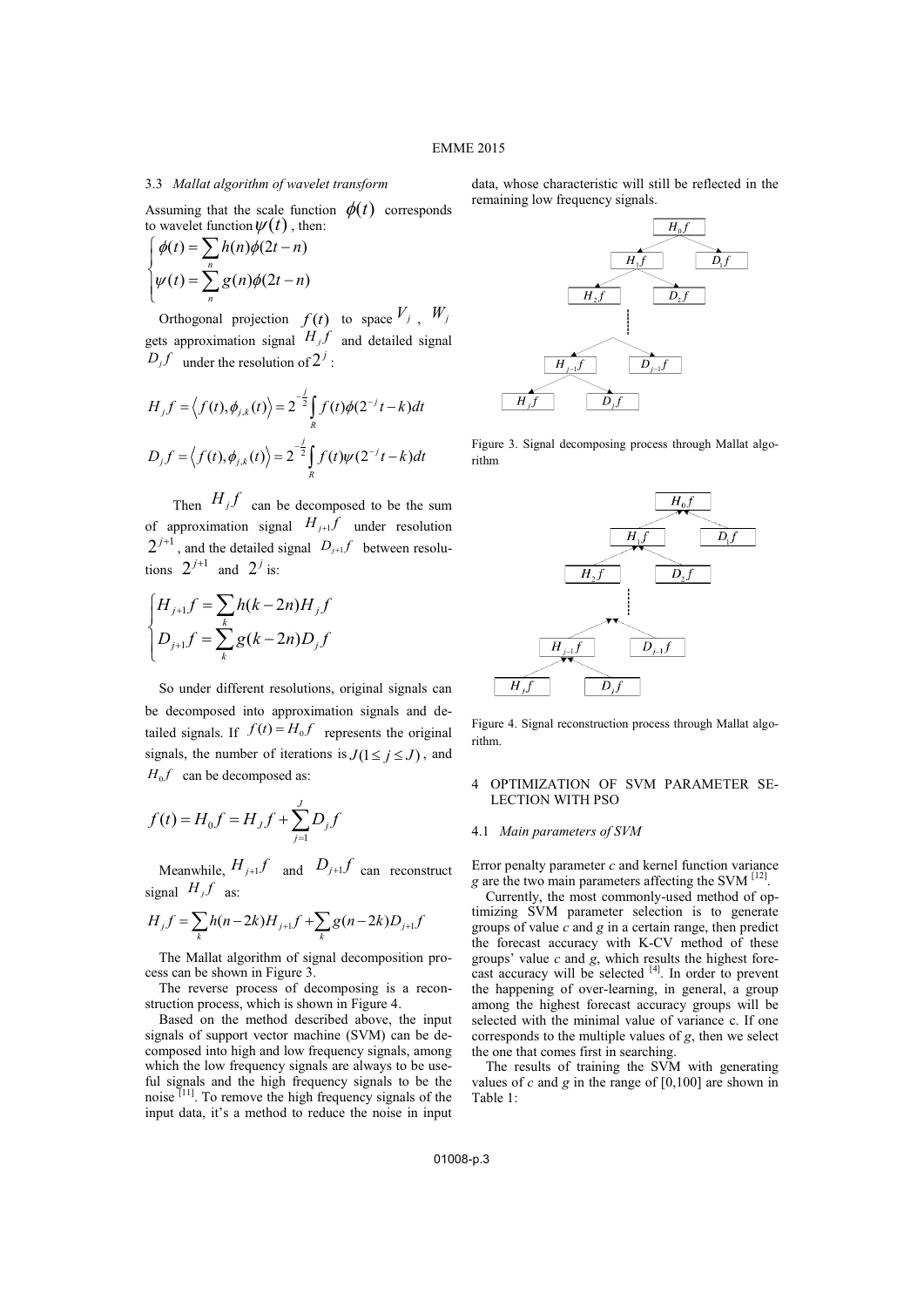Table 1. The forecast accuracy of randomly generating parameter SVM

| No. | Value of c | Value of g | <b>Forecast Accuracy</b> |
|-----|------------|------------|--------------------------|
|     | 43.6473    | 92.3564    | 38.3618%                 |
| 2   | 35.1584    | 84.3479    | 81.4181%                 |
| 3   | 5.5184     | 33.8137    | 43.7197%                 |
| 4   | 82.4631    | 79.5135    | 61.5478%                 |
| 5   | 8.1615     | 18.3518    | 48.6812                  |
|     |            |            |                          |

Through the table above, it can be seen that the random generating value of *c* and *g* can't guarantee and idealize the final prediction accuracy. The selection of proper value through experience wouldn't be a reliable way, so the particle swarm optimization (PSO) algorithm is needed for selection of parameters of SVM.

#### 4.2 *Particle swarm optimization (PSO) algorithm*

Particle swarm optimization algorithm will first determine the particle's initial state, including initial position and velocity. N is the size of initial particles, and the position and velocity of number i particle in a D dimension space can be represented as follows:

$$
X_i = [x_{i1}, x_{i2}, \cdots, x_{iD}]
$$
  

$$
V_i = [v_{i1}, v_{i2}, \cdots, v_{iD}]
$$

Though evaluation of the fitness of the particle, the particle's best position  $P_{best}$  and the group's best position are as follows:

$$
P_i = [p_{i1}, p_{i2}, \cdots, p_{iD}]
$$
  

$$
P_g = [p_{g1}, p_{g2}, \cdots, p_{gD}]
$$

To find the fitness position of particle I, we can use the equation as follows:

$$
P_i(k+1) = \begin{cases} P_i(k) & \text{if } f(X_i(k+1)) \ge f(P_i(k)) \\ X_i(k+1) & \text{if } f(X_i(k+1)) < f(P_i(k)) \end{cases}
$$

The best position of all the particles in the swarm is as follows:

$$
P_8 \in \{ [P_1(k), P_2(k), \cdots P_D(k)] \} \{ f(P_8) = \min(f(P_1(k), P_2(k), \cdots, P_D)) ) \}
$$

Through continuous iteration, the update of the velocity and position of particles can be tracked by  $P_{best}$ and *gbest* :

$$
V_{ij}(k+1) = \omega V_{ij}(k) + c_1 r_1 [P_{ij}(k) - X_{ij}(k)] + c_2 r_2 [P_{8j}(k) - X_{ij}(k)]
$$
  

$$
X_{ij}(k+1) = X_{ij} + V_{ij}(k+1), i = 1, 2, \cdots, N, j = 1, 2, \cdots, D
$$

In the above two formulas, the inertia weight factor is  $\omega$ , and the normal acceleration are  $c_1$  and  $c_2$ 

whose value are often between 0 and 2. Meanwhile, with proper velocity interval  $\left[\begin{array}{cc} -\nu_{\text{max}} & \nu_{\text{max}} \end{array}\right]$  and position range  $\left[ x_{\min}, x_{\max} \right]$ , the particles movement will be effectively restricted.

### 4.3 *Process of particle swarm optimization algorithm*

With the analysis above, the process of particle swarm optimization (PSO) can be shown in Figure 5:



Figure 5. Process of PSO algorithm

(1) Initialize all the particles in the swarm randomly.

(2) Once getting the particle's optimal position, we use  $P_{best}$  to lock the particle's location, search for *gbest* to save all the optimal location information and adapt to the information of target identification [7].

(3) Compare each particle's optimal position to the previous optimal location information in order to update the information to the particle's newest location.

(4) Compare the global optimal position information to the entire particle's optimal location information. If the later one is smaller, then we update the variance *gbest* 's value.

(5) If the termination condition is met, that is, has a good enough optimal value or has reached the maximum number of iterations, thus output  $g_{best}$  and the optimal position information and terminate the process.

### 5 TWENTY-FOUR HOURS POWER LOAD FORECASTING MODEL

### 5.1 *Preparing data*

The first step of power load forecast is to have a clear

01008-p.4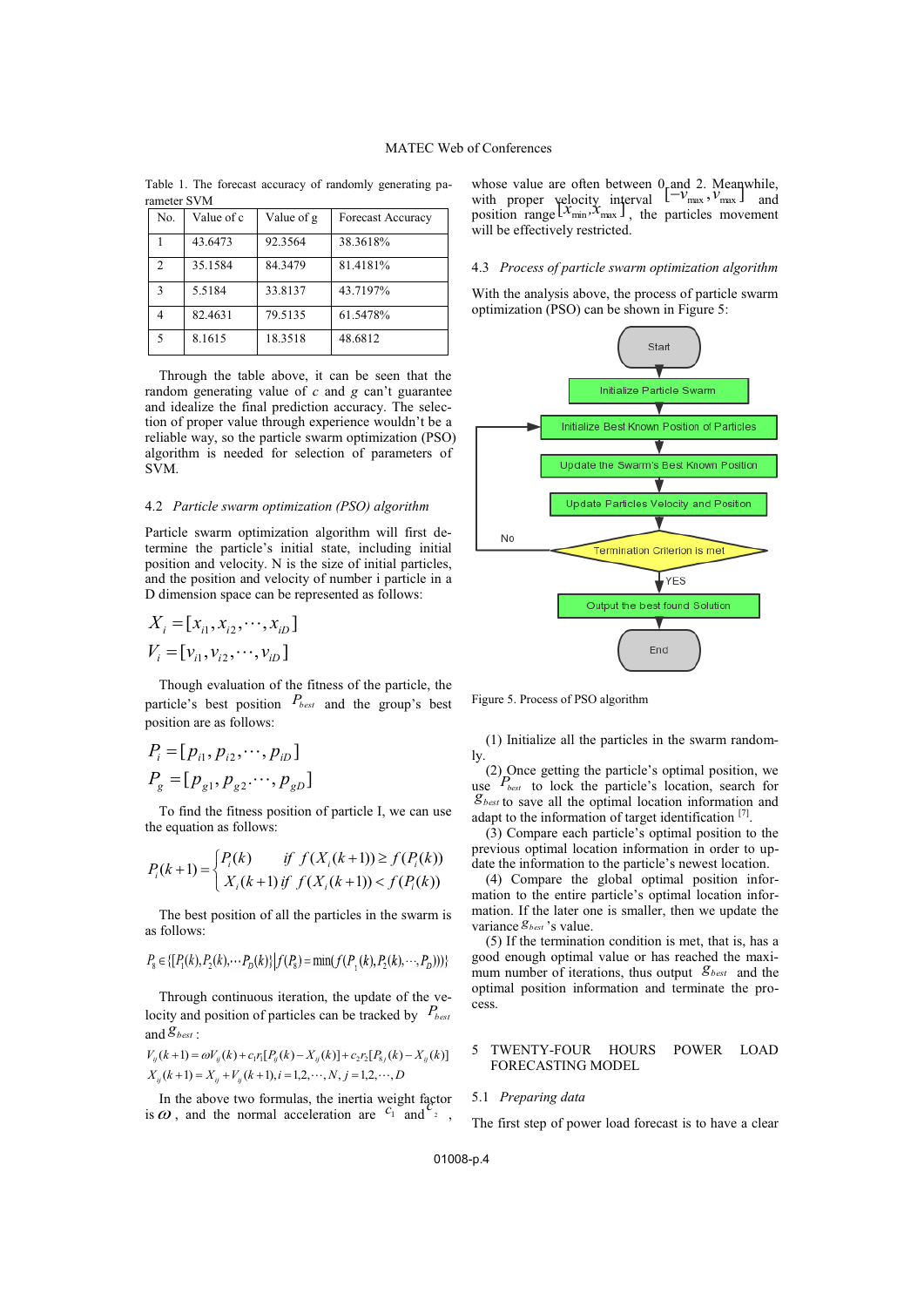object, and collect historical data, and then apply the model to learn the pattern. A large number of historical power load data are essential to get an accurate predicting power load  $\left[13\right]$ . Therefore, to increase the power load predicting accuracy, just gathering the historical power load data is not enough, the data must be processed in certain degree.

An abnormal data criterion must be set to screen the abnormal data, such as a standard county. When deviance exceeds the standard interval, the data from the county can be regarded as illegal data.

# 5.2 *Wavelet transform*

Wavelet toolbox in Matlab has the wavelet transform function. According to the time series, it can decompose the data into 4 layers, including the high frequency data and the low frequency data.

| Figure 6 shows the wavelet transform results: |  |  |  |
|-----------------------------------------------|--|--|--|
|-----------------------------------------------|--|--|--|



Figure 6. Results of wavelet transform

#### 5.3 *Kernel function and parameter selection*

Due to the high dimension input vector and large amount of training samples, the Gauss Radial Basis Function has been used as follows:

$$
K(x_i, x_j) = \exp(-\gamma \|x_i - x_j\|^2), \gamma > 0
$$

Meanwhile, optimize the parameter selection with particle swarm optimization algorithm to get the final results: *c*=110, *g*=1.6.

# 6 SIMULATION AND VERIFICATION

In order to verify the method in this paper, a prediction has been carried out with power load data from 1<sup>st</sup> June, 2014 to  $31<sup>th</sup>$  July, 2014 at a municipal electricity company in a southwest coastal city. These three days,  $21<sup>th</sup>$ ,  $22<sup>th</sup>$  and  $23<sup>th</sup>$  of July in 2014, have been predicted. First, we use db3 wavelet transform to decompose the power load data into 4 layers wavelet, then predict the

low frequency data with particle swarm optimization algorithm with SVM, and predict the high frequency data with weighed average method. The results are shown in Figures 7, 8 and 9 corresponding to the power load forecast data on  $21^{th}$ ,  $22^{th}$  and  $23^{th}$  respectively. In Figures 7, 8 and 9, BP for BP neural network model predicting data, PSO-SVM is the method in this paper.



Figure 7. Forecasting curve on  $21<sup>th</sup>$  June, 2014



Figure 8. Forecasting curve on  $22<sup>th</sup>$  June, 2014

Table 2. Forecasting accuracy on 21<sup>th</sup> July, 2015

|      | DЪ      | <b>PSO-SVM</b> |
|------|---------|----------------|
| MAPF | 3.2824% | 5811%          |

Table 3. Power load forecasting accuracy on 22<sup>th</sup> July, 2015

|         |      | <b>PSO-SVM</b> |
|---------|------|----------------|
| M A PF. | 289% | 6835%          |

|              | Table 4. Power load forecasting accuracy on 23 <sup>th</sup> July, 2015 |
|--------------|-------------------------------------------------------------------------|
| $\mathbf{D}$ | $DCO$ $CVM$                                                             |

|             | ВP      | <b>PSO-SVM</b> |
|-------------|---------|----------------|
| <b>MAPE</b> | 4.1269% | 2.6008%        |